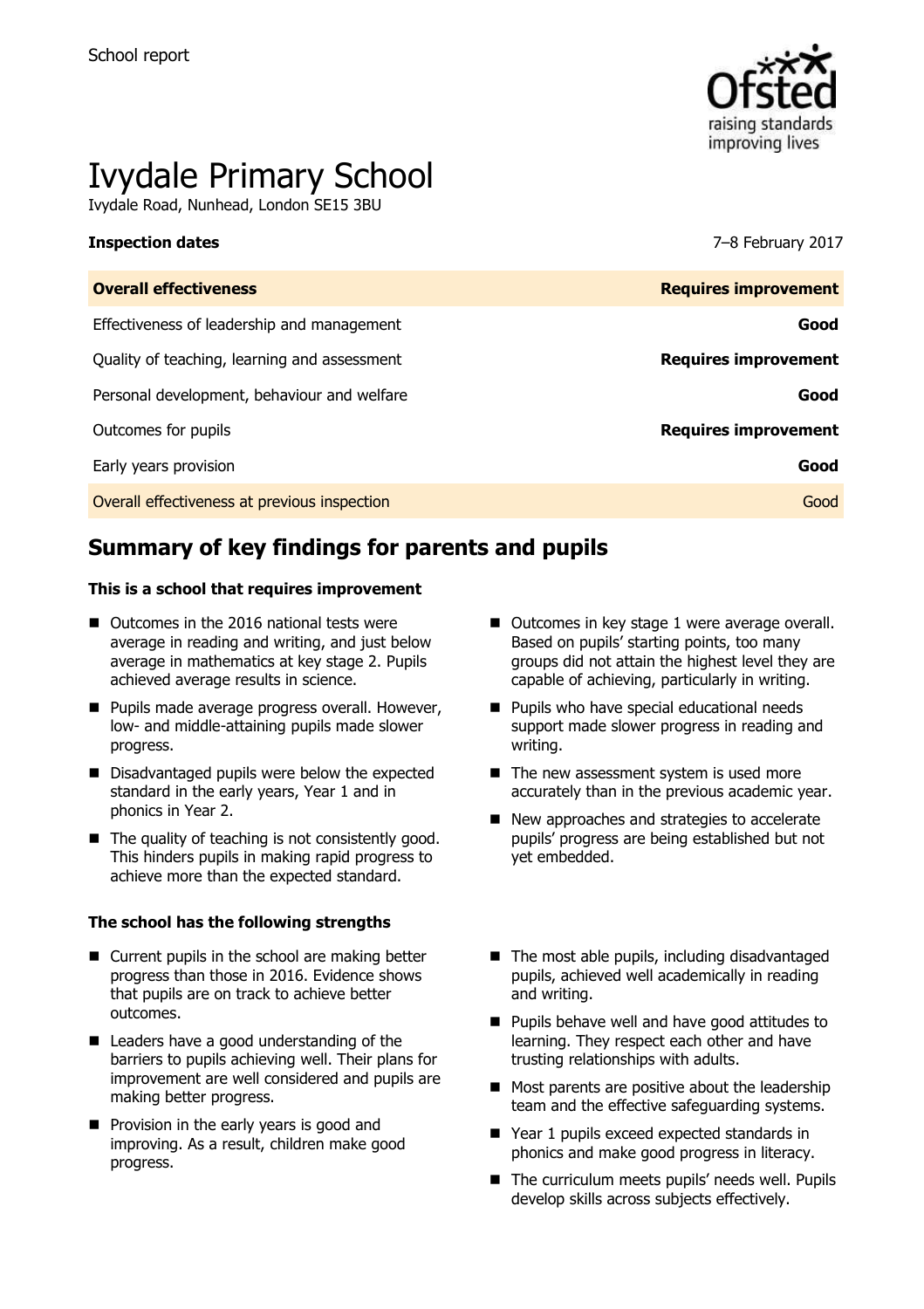

# **Full report**

### **What does the school need to do to improve further?**

- **IMPROVE THE QUALITY OF TEACHING AND LEARNING SO THAT PUPILS MAKE FASTER PROGRESS TO** achieve higher academic standards in reading, writing and mathematics by:
	- ensuring that teaching is of high quality and teachers demand more of pupils
	- ensuring that planning takes full account of pupils' starting points and learning activities reflect the abilities and needs of individuals and groups of pupils.
- Build on the strategies introduced to increase academic standards further by:
	- ensuring that systems for assessing and checking pupils' work are robust
	- using findings from reviews to inform and improve teaching and learning.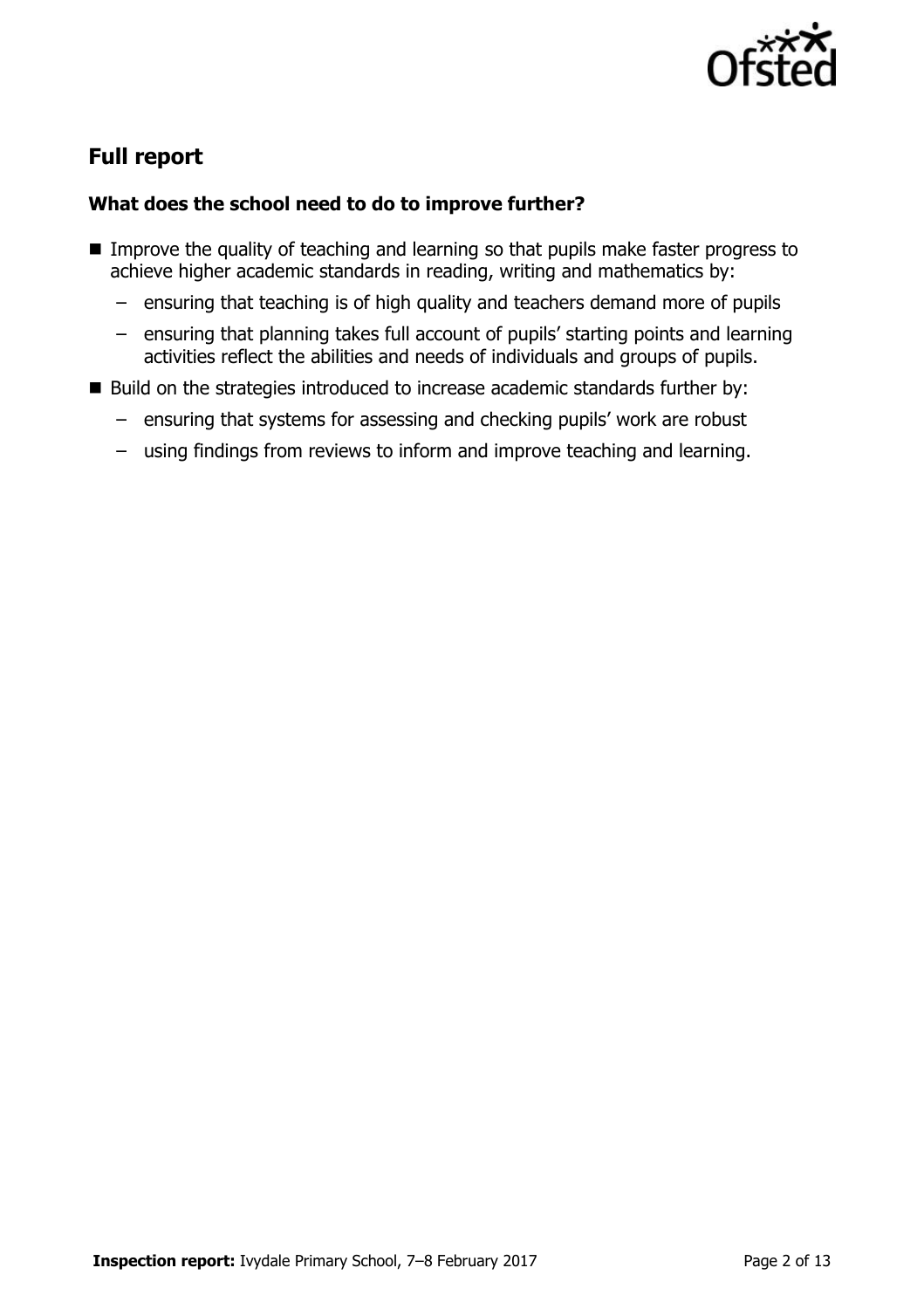

# **Inspection judgements**

### **Effectiveness of leadership and management Good**

- The leadership team, staff and governors have skilfully moved the school forward following results in 2016 that they agree were disappointing. They have achieved this by implementing the strategies set out in the five-year school development plan.
- Since the last inspection, standards have been affected by high staff turnover and changes in the local children's needs. For instance, more pupils require considerable pastoral support. In spite of these changes, leaders and governors have not wavered from maintaining a continuous focus on raising standards. These causes, and the lower than expected standards in 2016, led leaders to recognise that previous ways of working had to change: the new curriculum is more demanding.
- Senior leaders and the governors have taken swift and pre-emptive action to arrest any further decline in outcomes. For example, leaders use the additional funding effectively to provide mentoring support for pupils with specific learning and pastoral needs. Recent changes in teaching and in monitoring have led to pupils making much better progress.
- The leadership of teaching is more precise in ensuring that pupils use grammatical and technical features accurately. The school acknowledges that these weaknesses affected pupils' outcomes in grammar, punctuation and spelling in 2016.
- Current assessment data in all year groups confirms that pupils are on track to meet the demands of the more challenging curriculum. For example, the school made good use of the 2016 papers to assess the progress pupils make towards meeting the demands of the new tests. The majority of the Year 6 pupils met the standards expected in reading, writing and mathematics with a minority reaching the higher standards. An experienced and external marker validated the writing test papers.
- Leaders have used commissioned reviews of the school's work to highlight improvements made and identify next steps. For example, findings on teaching and learning, and provision for disadvantaged pupils, confirmed the accuracy of their evaluation.
- Senior leaders now focus more on raising standards and not solely on the new building work. A senior leader is responsible for leading on the building project, while other senior leaders devote their time and energy to school improvement. The reorganisation of the senior team has led to middle leaders having more delegated responsibilities. These key leaders make a large contribution to the school's development. They provide good support to enable teachers to improve their teaching.
- Senior leaders are mindful that pupils' backgrounds or starting points should not hinder their progress. Leaders use the additional funding well to tackle identified barriers to pupils achieving well. For example, gaps in pupils' life experiences are addressed through enrichment activities and there is good attention to using external services to support pupils' learning. Current reliable assessment of pupils' rates of progress shows that pupils are now making better progress in reading, writing and mathematics compared with previous academic years. The difference between their performance and that of other pupils is diminishing at a much faster rate.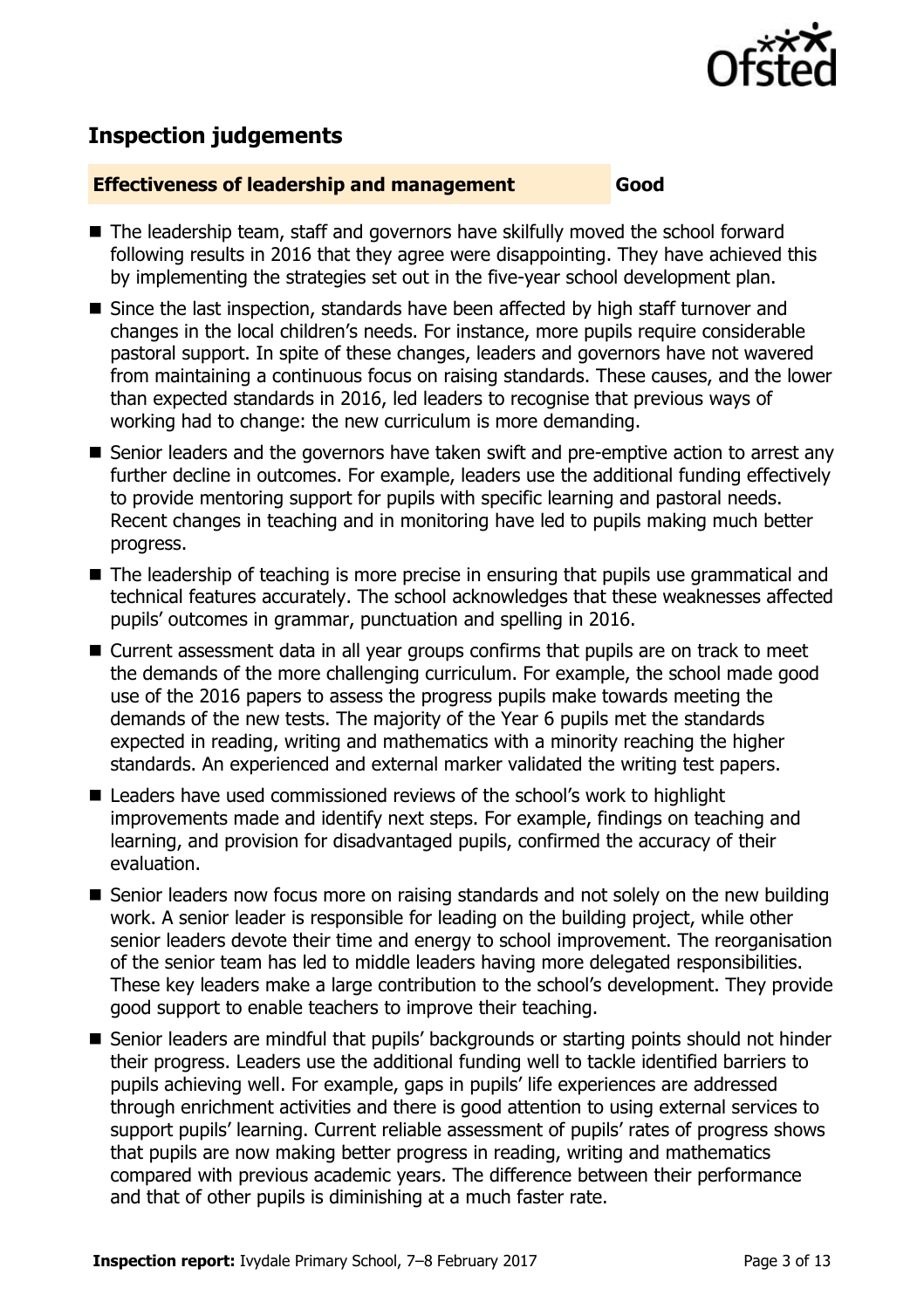

- The monitoring of teaching and learning, linked to staff appraisal and key priorities in the school development plan, is more rigorous. Senior and middle leaders check regularly on the quality of teaching and learning and provide developmental points on how teachers can improve. Feedback, however, is not well focused on pupils' learning.
- The curriculum is broad and balanced and provides pupils with many opportunities to develop their basic skills in literacy and numeracy across the curriculum. Pupils access a range of work to develop wider skills in mathematics through chess or learning a second language such as Mandarin. The strong emphasis on developing pupils' knowledge of science, technology and engineering and mathematics, leads to pupils enjoying science as their favourite subject. In science, pupils demonstrate inquisitiveness during investigative work. Similarly, pupils spoke with enthusiasm about learning art and music, which provide them with openings to show their creative skills. Educational visits, enrichment activities and pupils' interest in performances and art contribute very well to their personal development.
- Pupils' spiritual, moral social and cultural development is a strength of the school's work, as is pupils' understanding of British values. These are intertwined with the school's values and ethos and lead to pupils demonstrating tolerance and respect for others, and readily distinguishing right from wrong. The diversity of the school population, combined with work covered on other cultures, gives pupils a very good foundation for understanding and enjoying life in modern Britain.
- The special educational needs funding is spent effectively to ensure pupils have the right resources and interventions to support their learning. Current information on the progress of these pupils shows that they are making good progress from low starting points.
- The school offers effective support to the very few children who are looked after and pupils in the alternative provision. Regular meetings with external services and professionals ensure that these pupils attend regularly and make at least expected progress.
- The additional funding for physical education and sport premium is used effectively to engage pupils in a range of sporting activities.
- The local authority's light touch approach and challenging discussions with leaders provide additional evidence that the school is moving forward quickly.

### **Governance of the school**

- The governors have a good understanding of what school effectiveness involves and bring strong sets of skills and expertise to their work. They have been instrumental in questioning senior leaders about the impact of their work. Consequently, they have focused on teaching and outcomes, and the progress of different groups of pupils such as those who are disadvantaged.
- Governors are astute in their planning. For example, they have used the restructuring of the senior leadership team to appoint an additional manager to oversee the school's expansion programme.
- Governors have worked with the senior leaders to set out a detailed and wellconsidered school improvement plan. Measurable targets mean that governors have a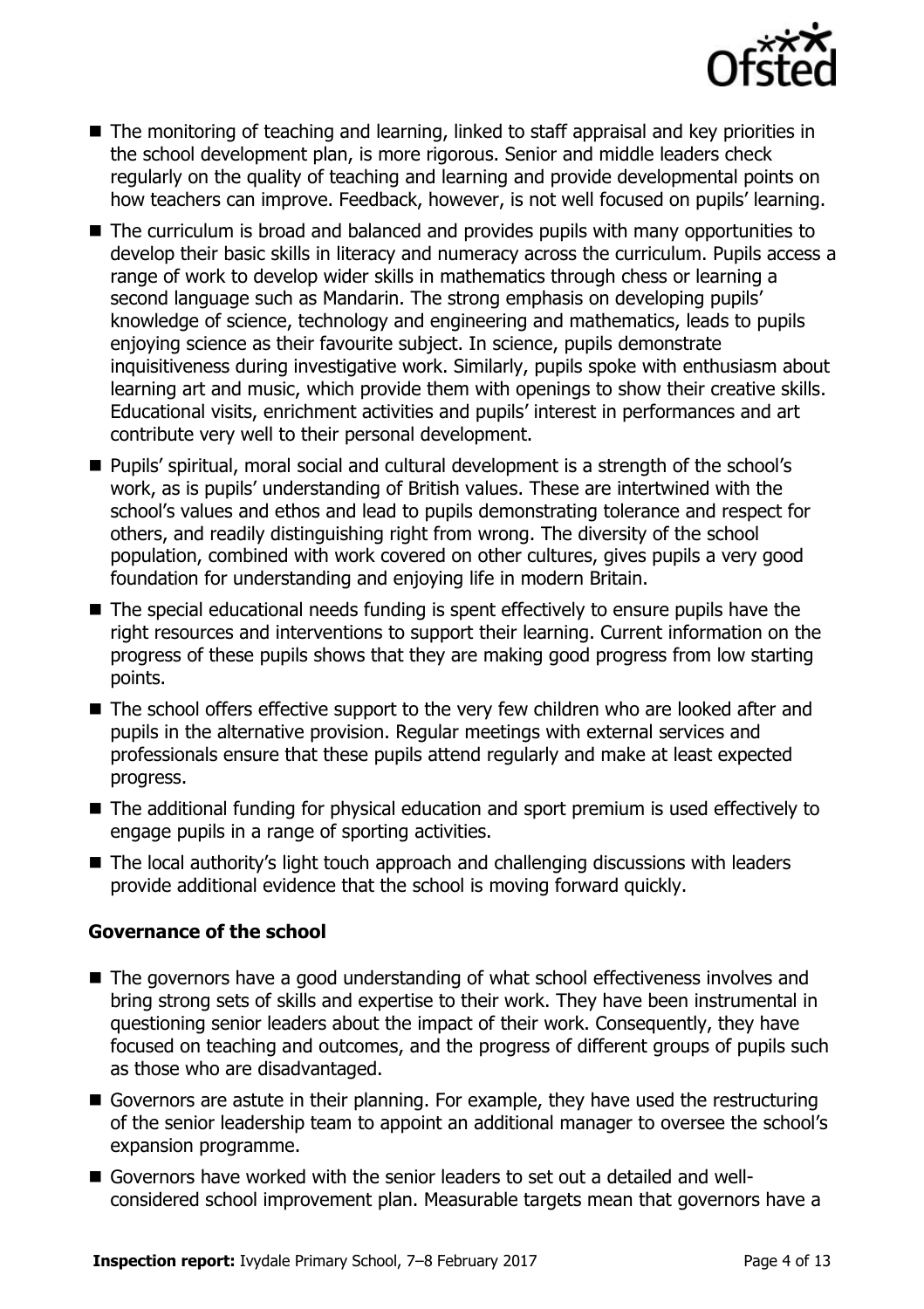

detailed understanding of what the school should achieve over the next few academic years. Records of governors' meetings, particularly over the last two terms, reveal a greater sense of urgency for outcomes to improve further.

- Members with specific responsibilities visit the school regularly and carry out focused information gathering so they are well informed about the quality of provision.
- Governors ensure that all committees are strongly led and safeguarding requirements are given a high priority.

### **Safeguarding**

- The arrangements for safeguarding are effective. The school is thorough in the way in which it secures the well-being of pupils in all phases. Leaders give the highest priority to child protection and ensure that they build mandatory practices into all aspects of safeguarding. Robust systems for checking employees are in place and ensure that pupils are free from harm.
- Regular training and refresher courses ensure that staff are up to date with the latest statutory guidance. They are confident about the actions they would take if a concern is passed on to them. Training is wide-ranging and covers regional and national priorities such as the 'Prevent' duty, child sexual exploitation and e-safety. Records show that leaders demonstrate a quick and highly responsive approach when dealing with safeguarding matters. They maintain very good links with the local authority safeguarding services and are attentive to advice on protecting pupils from harm.
- Established links with external services, including early help, mean that the attendance and welfare of pupils who attend the alternative provision is monitored regularly.
- $\blacksquare$  The school makes sure that pupils know how to stay safe. Pupils can, should they wish, readily access support and help. Information about who to contact is prominently on display. In addition, the school curriculum provides pupils with insights about staying safe in and out of school.

### **Quality of teaching, learning and assessment France Requires improvement**

- Over the last two years, high turnover in staffing has affected the quality of teaching, particularly at key stage 2. As a result, pupils in Years 5 and 6 had gaps in their learning. This has meant that their progress has not been as rapid as it should be. This prevents them from achieving more than the standard expected, based on their starting points.
- **Pupils have tended to make slower progress because teachers do not move their** learning on quickly to build on skills. Rather, pupils spend time practising the same skills repeatedly.
- Teachers set challenging work for pupils. However, they do not consistently provide pupils with sufficient support initially to work through the task. When this happens, pupils begin to flounder and lose interest. In these instances, answers are given and there is not a systematic approach to checking pupils' grasp of their learning.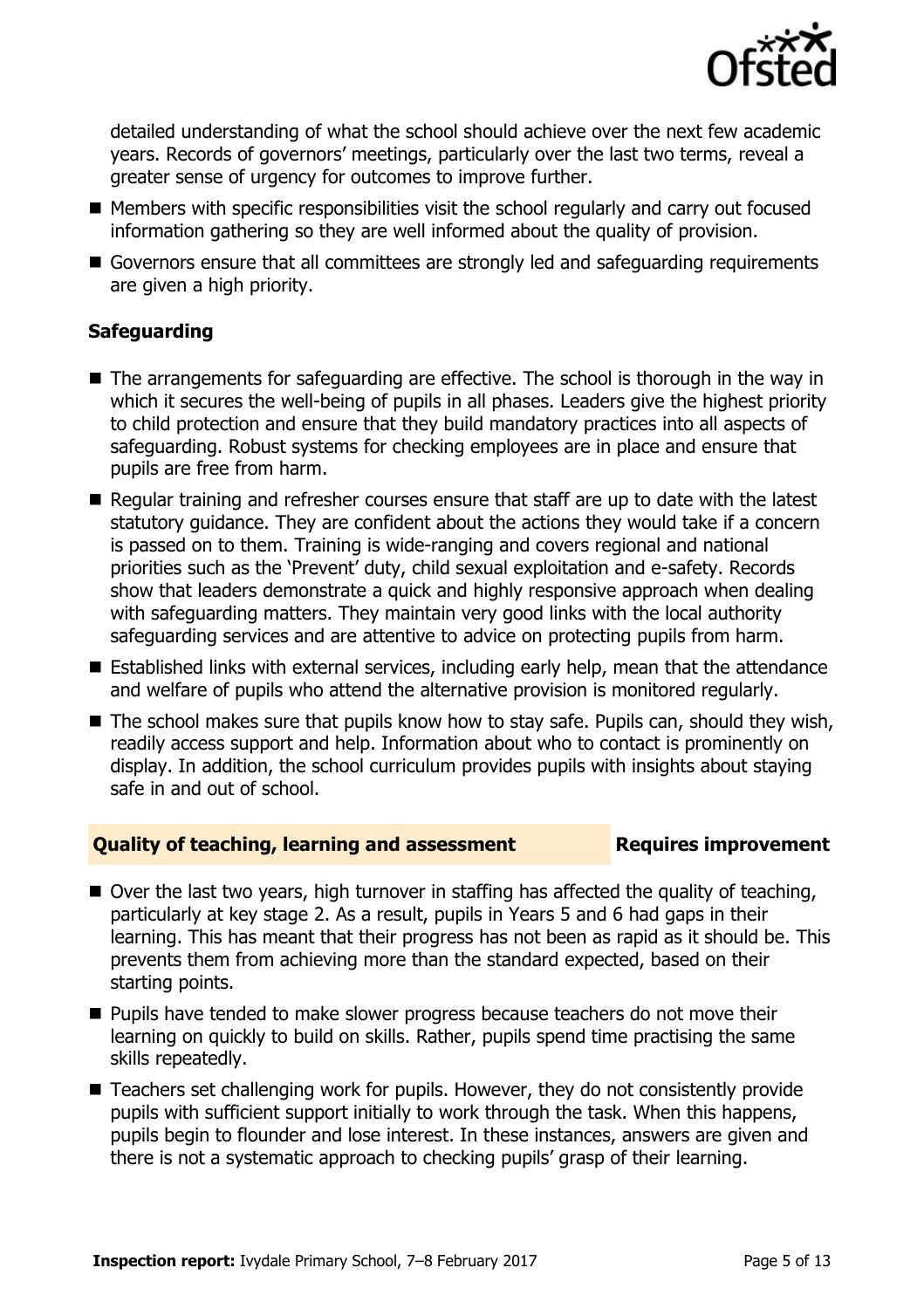

- Not all pupils have the understanding and appropriate strategy to deal with set challenges. When this happens pupils do not think deeply enough about their learning.
- Staff are effective in managing pupils' behaviour and convey high expectations in class. Disruptions are rare.
- $\blacksquare$  Pupils enter classrooms with stimulating displays that support their good working habits and love for learning. Pupils want to learn; they make good use of the inviting presentations and wide range of resources, such as word banks.
- The deployment of teaching assistants to work with a range of pupils is leading to pupils receiving relevant support. Pupils are not over-reliant on staff to do the work for them. Occasionally, not all teaching assistants keep to the school's new approach for working with pupils.
- Typically, teachers' good subject knowledge is a strength. They use their expertise well to work through and reinforce key skills. They also clarify misconceptions by probing pupils' understanding. Teaching assistants use a similar approach as seen in their work with small groups of pupils. In all instances seen, pupils' triumph at being successful was tangible when they understood and applied specific skills.
- In writing, teachers' understanding of grammar means that they are more thorough in their approach to ensuring that pupils use technical features accurately. The teaching of phonics is very good, and leads to pupils becoming skilful readers. In Year 1, pupils use the taught skills accurately to spell compound words. Pupils say that their writing has improved because they are reading more.
- Structured and guided reading deepens pupils' insight into understanding the writer's purpose. However, pupils bemoan the loss of the school library to accommodate additional classes because they do not have a quiet space to read or the opportunity to access a wide range of books.
- Leaders' actions to develop pupils' understanding of problem solving and reasoning in mathematics is leading to pupils making better progress. Specialist teaching and the splitting of two classes into three means that pupils' needs are better targeted. This enables pupils to master specific skills at a faster pace. This was evident in a Year 6 lesson in mathematics where pupils quickly moved on to grapple with work that was more complex and challenging.

### **Personal development, behaviour and welfare Good**

### **Personal development and welfare**

- The school's work to promote pupils' personal development and welfare is good.
- The school's inclusive ethos and values, and leaders' investment in giving a high priority to pupils' welfare, are strengths. These reflect the very positive views of most parents who reported to inspectors that pupils enjoy attending the school and are safe and happy. Parents say that the 'school prepares pupils well for life and they demonstrate good social skills and can distinguish right from wrong'. Pupils show these skills daily in their trusting relationships with each other and with adults in the school.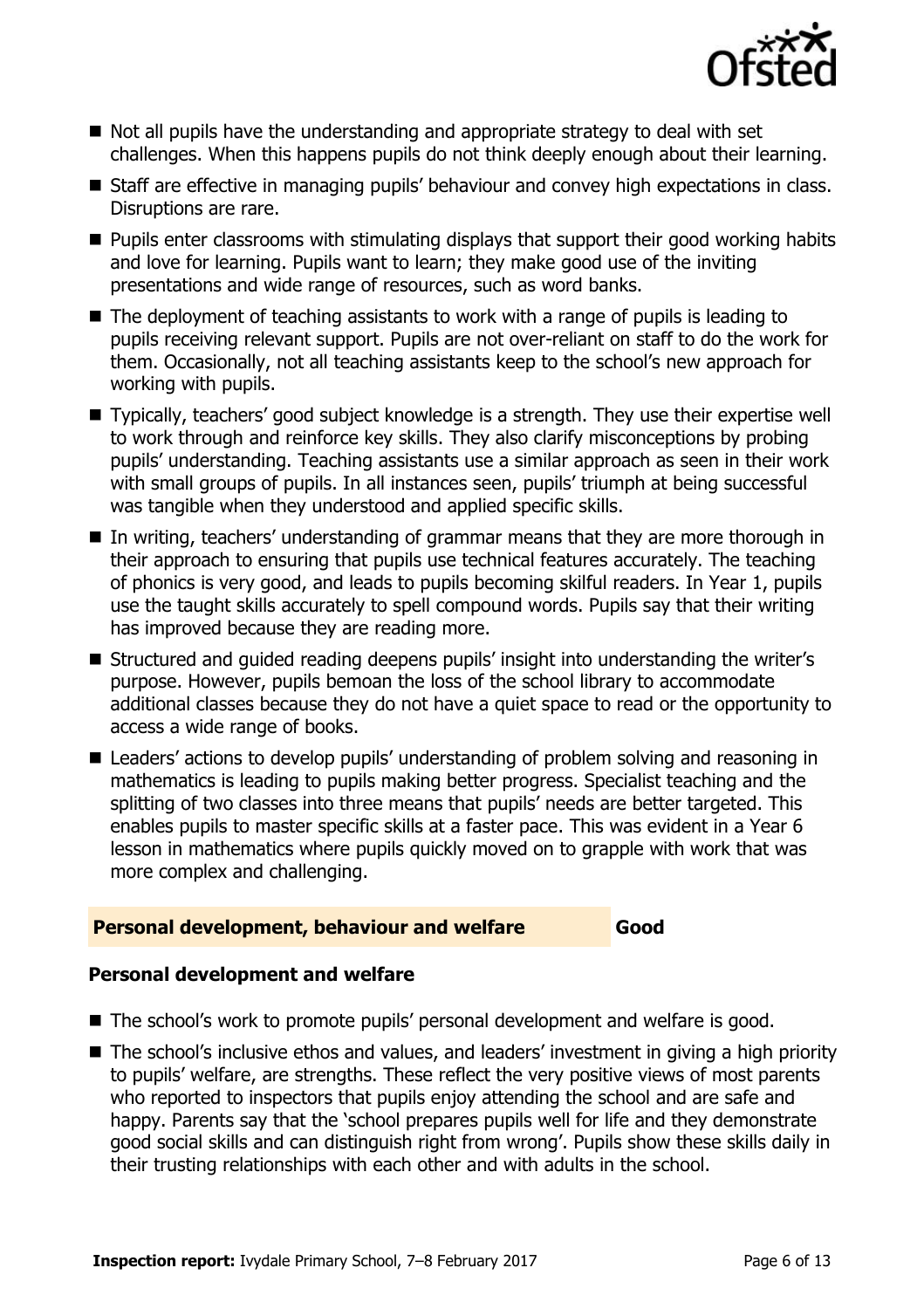

- **Pupils feel safe and well looked after in their school. They say that the visibility of staff** and the high walls that enclose the school building give them an assured sense of security. Pupils use the strong pastoral systems extremely well. The ease of turning to staff who provide a quick response reassures pupils that they can trust and turn to an adult at any time. For example, they speak highly about the 'listening post', which they use to alert adults about their worries. Pupils say that this helps to solve their problems.
- **Pupils of all abilities and stages are able to talk about staying safe. They take part in** assemblies on e-safety and gain even more information about safeguarding matters. They have a good understanding of how to keep safe. This is because the school provides many opportunities for them to listen to expert advice in personal, social, health and citizenship education (PSHCE).
- **Pupils very much enjoy their responsibilities as ambassadors and school councillors.** These roles have helped them to learn about democratic voting and duties they have to fulfil when representing others and influencing decisions. For example, the school councillors were influential in determining the school rules and developing the playground. Pupils acquit themselves well as ambassadors and greeters when 'meeting and greeting' visitors.
- Most pupils attend school regularly and attendance is in line with the national average and improving, albeit slowly for known groups who are persistently absent. This includes groups such as disadvantaged pupils and pupils who have special educational needs and/or disabilities. The medical needs of this group often affect their attendance.

### **Behaviour**

- $\blacksquare$  The behaviour of pupils is good.
- The well-established school ethos means that the vast majority of pupils behave well in lessons and as they move around the school. A strong sense of self-regulation means that pupils keep to the rules. The school's high expectations of behaviour and the reward system is a contributory factor to known persistent absentees making every effort to attend regularly, as they enjoy the 'green team treat'. This helps them to behave well and stay on task. However, a few parents wish to banish the traffic light system as they feel that it stereotypes pupils who are unsettled. The school is aware of this concern and seeks to work with parents.
- Disruptions in lessons are infrequent and if they occur it is because work set does not stimulate pupils. On the odd occasion when distraction occurs, pupils respond quickly to instructions. Pupils are keen to learn and concentrate well for long periods. Exclusions are rare.
- Across the different phases, pupils have a good awareness of different forms of bullying and know that being different can lead to vulnerability. For example, they can articulate their understanding of cyber, verbal, physical, racist and religious bullying. The most able went even further to talk to inspectors about bullying linked to sexism and misogynistic behaviour. Evidence shows that a small number of homophobic bullying incidents have been dealt with quickly and decisively. Pupils insist that bullying is rare in their harmonious school and when it occurs, staff deal with it quickly and decisively.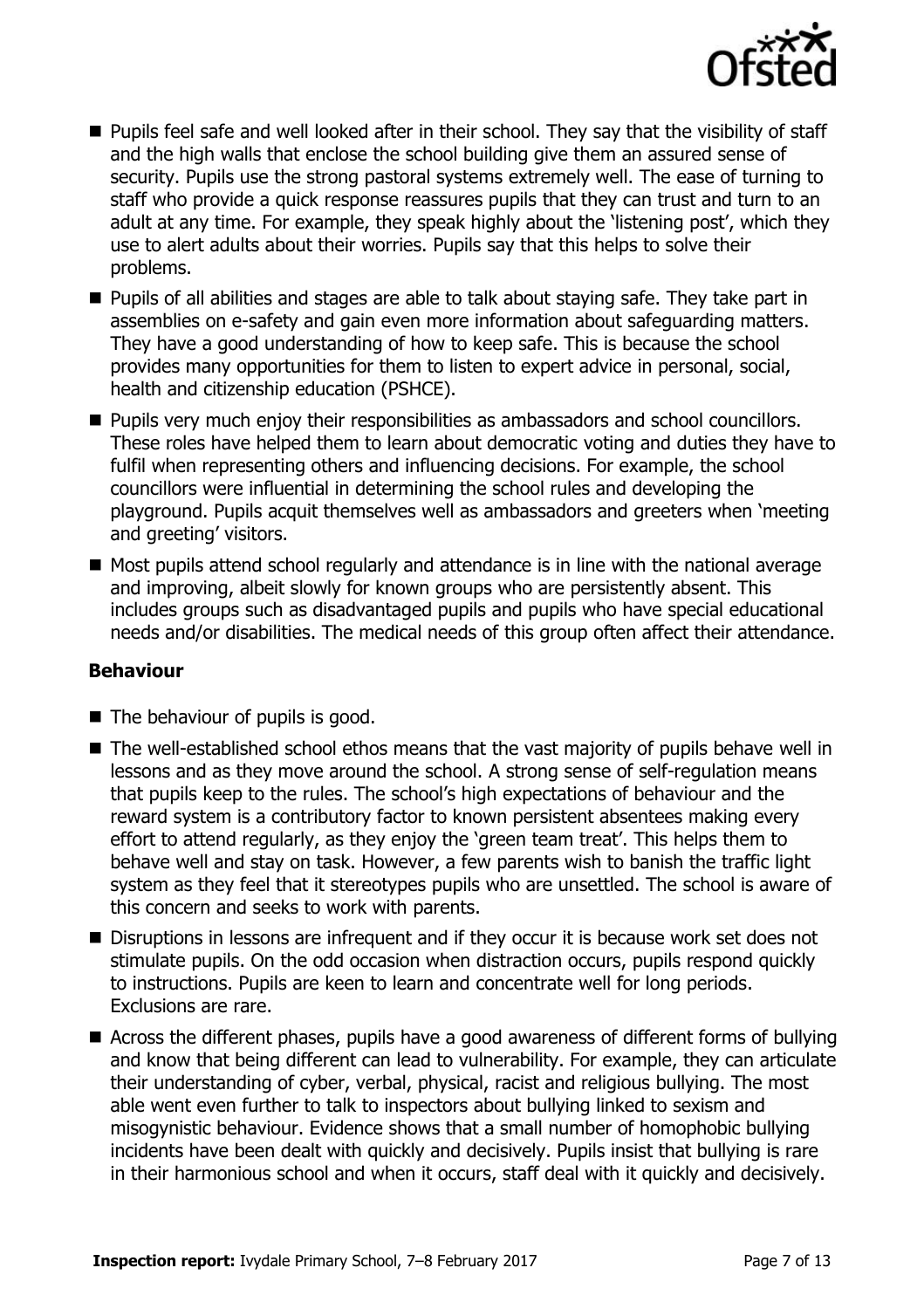

### **Outcomes for pupils Requires improvement**

- Standards achieved at the end of key stages 1 and 2 in 2016 were average. Outcomes indicate that pupils did not make good progress based on their starting points. The proportion of pupils exceeding the standards expected nationally fell short of expectations overall.
- The school's analysis of the test papers identified that pupils did not use technical literacy skills accurately. In mathematics, pupils lacked the necessary skills to tackle problem-solving questions. The majority of pupils now make good progress in literacy and mathematics. Teachers are attentive to making sure pupils use grammatical features accurately. The appointment of a specialist mathematician in key stage 2 has led to smaller classes and increased expert teaching.
- $\blacksquare$  Standards in the Year 1 phonics screening indicate that pupils did very well. The proportion of pupils meeting the expected standard was above average. Standards have improved each year. The 2016 outcomes were the best over the last three years.
- The emphasis on developing early reading skill leads to low-attaining pupils mastering the basic skills quickly. Pupils use decoding skills well to make sense of unknown words. In contrast, the most able pupils read fluently with good intonation and understanding of the books they are reading.
- The most able disadvantaged pupils achieved and exceeded the standard expected nationally in reading, writing and mathematics. In contrast, middle-attaining pupils attained average outcomes. The school has accurately identified barriers to their learning and early indications suggest that they are making better progress, particularly in mathematics. The school is now more thorough in using targeted support and strategies to accelerate the progress of these pupils.
- Outcomes for the most able pupils are good in reading and writing but average in mathematics. The school has addressed the shortcomings in mathematics through a specialist teacher providing Year 6 pupils with better mathematical skills to increase the proportion of pupils achieving a high standard in the subject. Emerging evidence shows that these pupils are responding very well to the specialist and focused teaching in mathematics on problem solving and reasoning.
- **Pupils with a statement of special educational needs or an education, health and care** plan make average progress overall. Currently, assessment information on these pupils' progress shows that all are making expected progress. Over half of these pupils are exceeding expected progress.
- $\blacksquare$  In each vear group, there is little variation in the progress made by minority ethnic groups.

### **Early years provision Good Good**

The early years provision is good and improving. Parents rightly describe the early years setting as 'creative and lively'. Children arrive with skills that are typical for their age, and are stimulated to develop a wide range of skills throughout their time in the setting.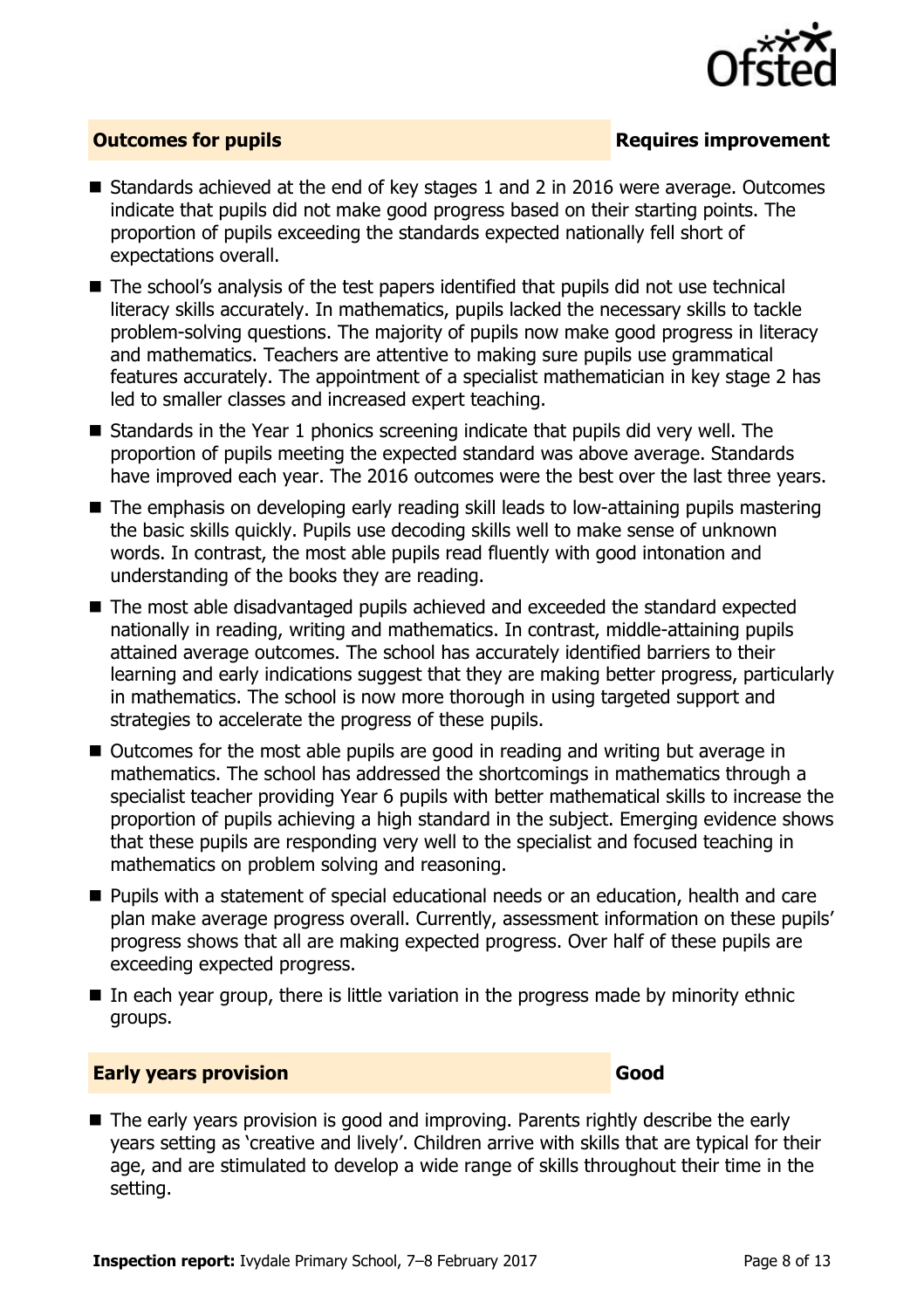

- By the end of Reception, most children achieve a good level of development. This good progress has been sustained over the last two years. The good achievement overall masks the significantly lower progress that disadvantaged children make in reading, writing and mathematics. Senior leaders have identified barriers to these children's learning. They currently use the pupil premium funding to develop children's early language skills and increase the learning mentor's time to work with them. Explicit provision means that support is targeted and expectations are higher for this group of children.
- Children's good and improving achievement provides them with a solid foundation to start Year 1. Staff make sure that transition arrangements work well to help children make a smooth transfer either from their home or from the private sector to this early years setting.
- Similarly, transition into Year 1 is well planned. Strong links between the early years coordinator and the key stage 1 phase leader and teachers support children's learning well. For example, the teaching of phonics and basic writing skills means that children are ready to begin making sense of basic texts and writing simple sentences.
- Assessment systems are used very well to evaluate children's skills on entry. Established tracking systems ensure that staff provide suitable challenge and support when planning to meet the different needs of children.
- Children experience a broad curriculum that reflects all areas of the early years provision. In particular, children attend music sessions, taught by a specialist. Sessions invite full participation and allow pupils to shine as they learn to sing and develop a range of communication skills. For example, children identified opposite words to describe the rhythm of different songs.
- The outdoor space provides children with many challenges to tackle difficult climbing structures and courses. Children gravitate towards the most complex challenges, particularly the climbing wall. They show resilience and rarely give up until they have conquered the task.
- Children are confident learners whose behaviour and relationships with each other show that they are safe and secure in the early years environment.
- The pupil premium funding for children in the early years is used well to increase the capacity of staff to support children's learning and development. This wise level of investment has led to a year-on-year increase in the proportion of children achieving a good level of development, as the additional staff have responsibility to focus on early language development.
- Partnership work with parents is very good. They are involved in their children's assessment and use opportunities provided to attend workshops that show them how to support their children's learning.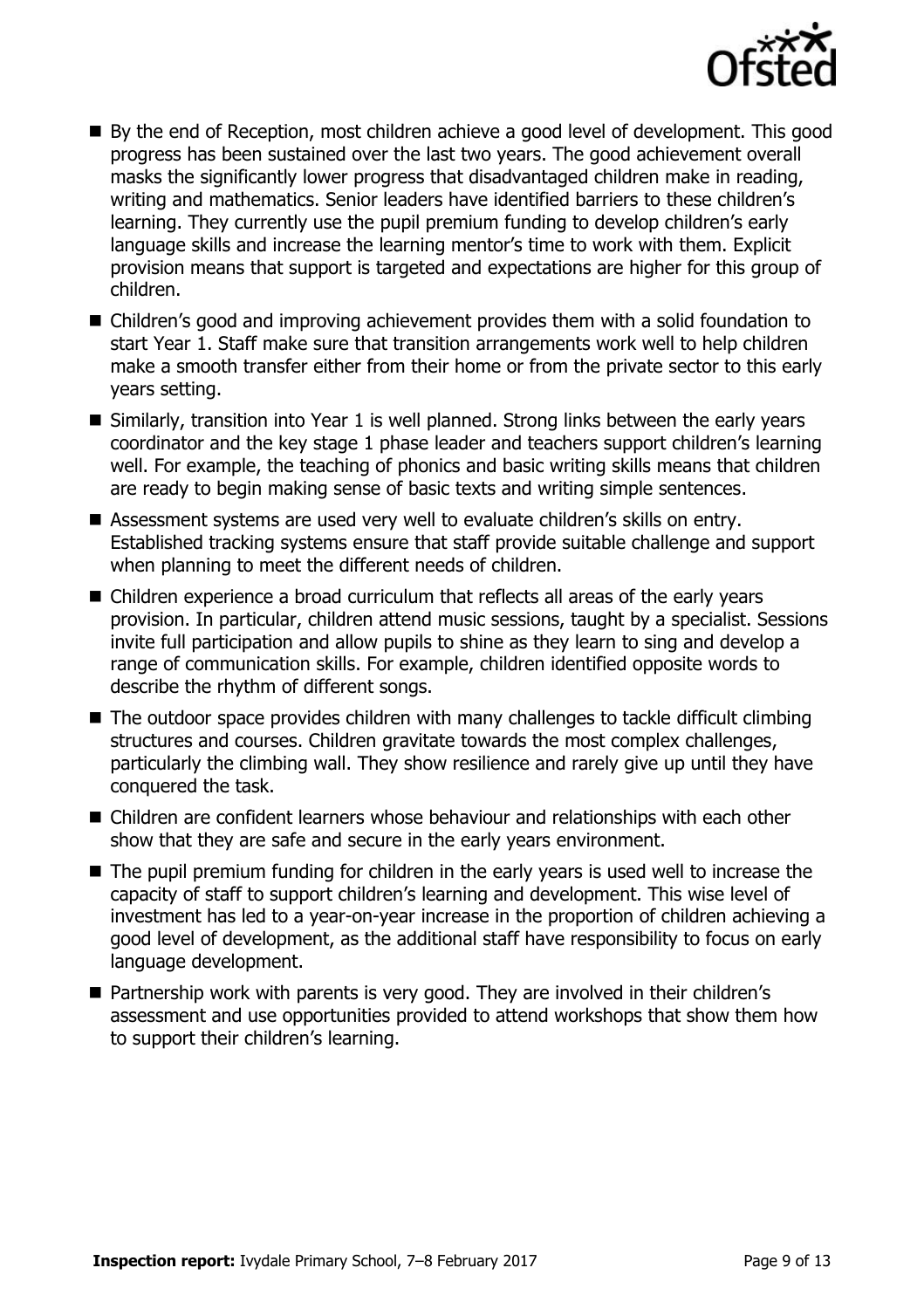

# **School details**

| Unique reference number | 100796    |
|-------------------------|-----------|
| Local authority         | Southwark |
| Inspection number       | 10023751  |

This inspection was carried out under section 8 of the Education Act 2005. The inspection was also deemed a section 5 inspection under the same Act.

| Type of school                      | Primary                         |
|-------------------------------------|---------------------------------|
| School category                     | Community                       |
| Age range of pupils                 | 3 to 11                         |
| <b>Gender of pupils</b>             | Mixed                           |
| Number of pupils on the school roll | 530                             |
| Appropriate authority               | The governing body              |
| Chair                               | Jeremy Hayward                  |
| <b>Headteacher</b>                  | Helen Ingham                    |
| Telephone number                    | 020 7639 2702                   |
| Website                             | www.ivydale.southwark.sch.uk    |
| Email address                       | office@ivydale.southwark.sch.uk |
| Date of previous inspection         | 17-18 October 2012              |

### **Information about this school**

- The school meets requirements on the publication of specified information on its website.
- The school is much larger than the average primary school. The school is currently undergoing expansion and will operate on two sites. The second site is under construction and is located a very short distance from the main school on the same road. Senior leaders expect the new site to open at the start of the new academic year in September 2017 when a four-form entry will begin in Reception.
- The two sites expect to have 840 pupils on roll when full to capacity. The school currently has a two-form entry in most year groups but operates a three-form entry in Reception and Years 3 and 4.
- The school makes part-time provision for 50 children in the Nursery.
- The proportion of pupils who speak English as an additional language is above average.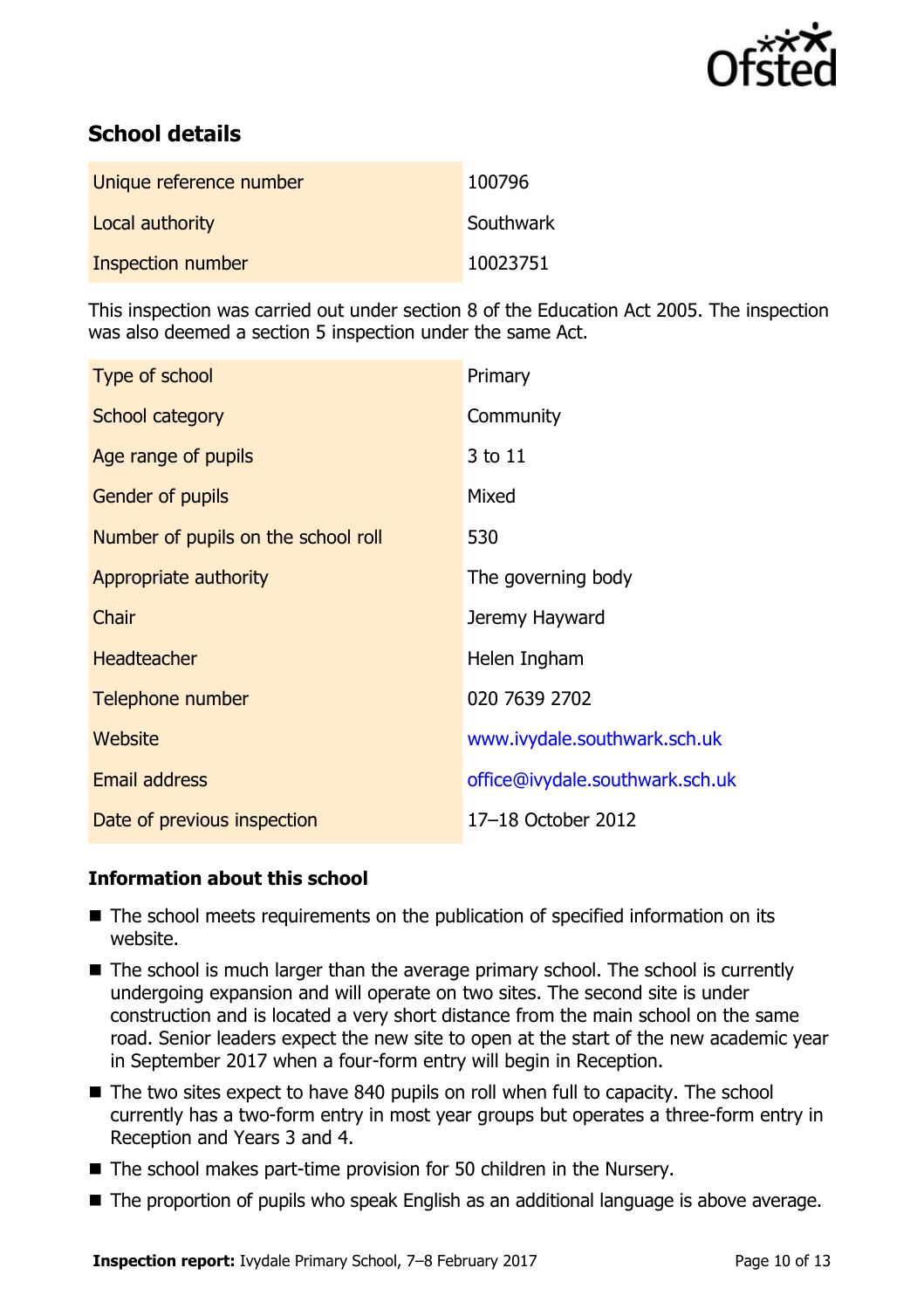

- The proportion of pupils known to be eligible for free school meals is above the national average.
- The proportion of pupils who have special educational needs and/or disabilities is average.
- The proportion of pupils from minority ethnic groups is well above average.
- The school works with Summer House, Southwark PRU, an alternative provision that provides part-time support for a few pupils.
- The school runs a breakfast club and after-school clubs.
- More pupils than usual join the school at different times throughout the academic year.
- The school meets the government's current floor standards, which are the minimum expectations for pupils' attainment and progress in reading, writing and mathematics for pupils by the end of Year 6.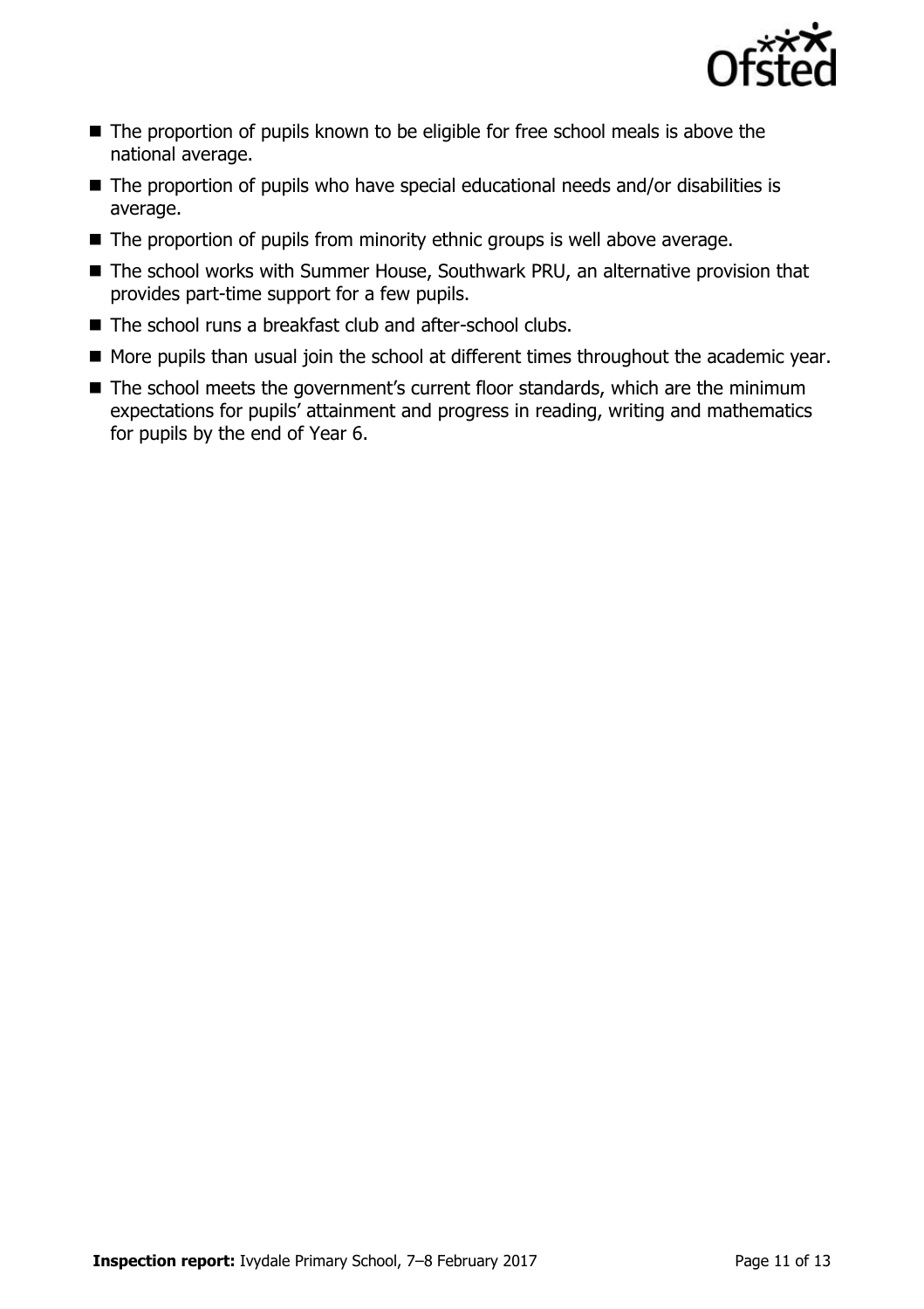

## **Information about this inspection**

- The inspection team visited a range of lessons in all classes including the early years. Short visits were made to lessons across each phase with the senior leaders. Inspectors also looked at work produced by pupils in each phase.
- Meetings were held with senior and middle leaders to evaluate the impact of their work. Meetings were also held with the chair of the governing body and three other members and four groups of pupils.
- The lead inspector met with a representative of the local authority.
- The inspectors took into account the views of 190 parents who responded to the online questionnaire, Parent View, and to the 198 free text responses that parents submitted online.
- The inspection team observed the school's work and looked at a range of documentation provided by the school including: leaders' evaluation of the school's performance and plans for development; minutes of meetings of the governing body; external reviews of the school's work; case studies; records of pupils' attendance and behaviour; assessment information on pupils' attainment and progress; and systems for protecting and safeguarding pupils.

### **Inspection team**

| Carmen Rodney, lead inspector | Her Majesty's Inspector |
|-------------------------------|-------------------------|
| <b>Milan Stevanovic</b>       | Ofsted Inspector        |
| <b>Janice Howkins</b>         | Ofsted Inspector        |
| Ogugua Okolo-Angus            | Ofsted Inspector        |
| <b>Chris Ashley-Jones</b>     | Ofsted Inspector        |
| <b>Ellie Whilby</b>           | Ofsted Inspector        |